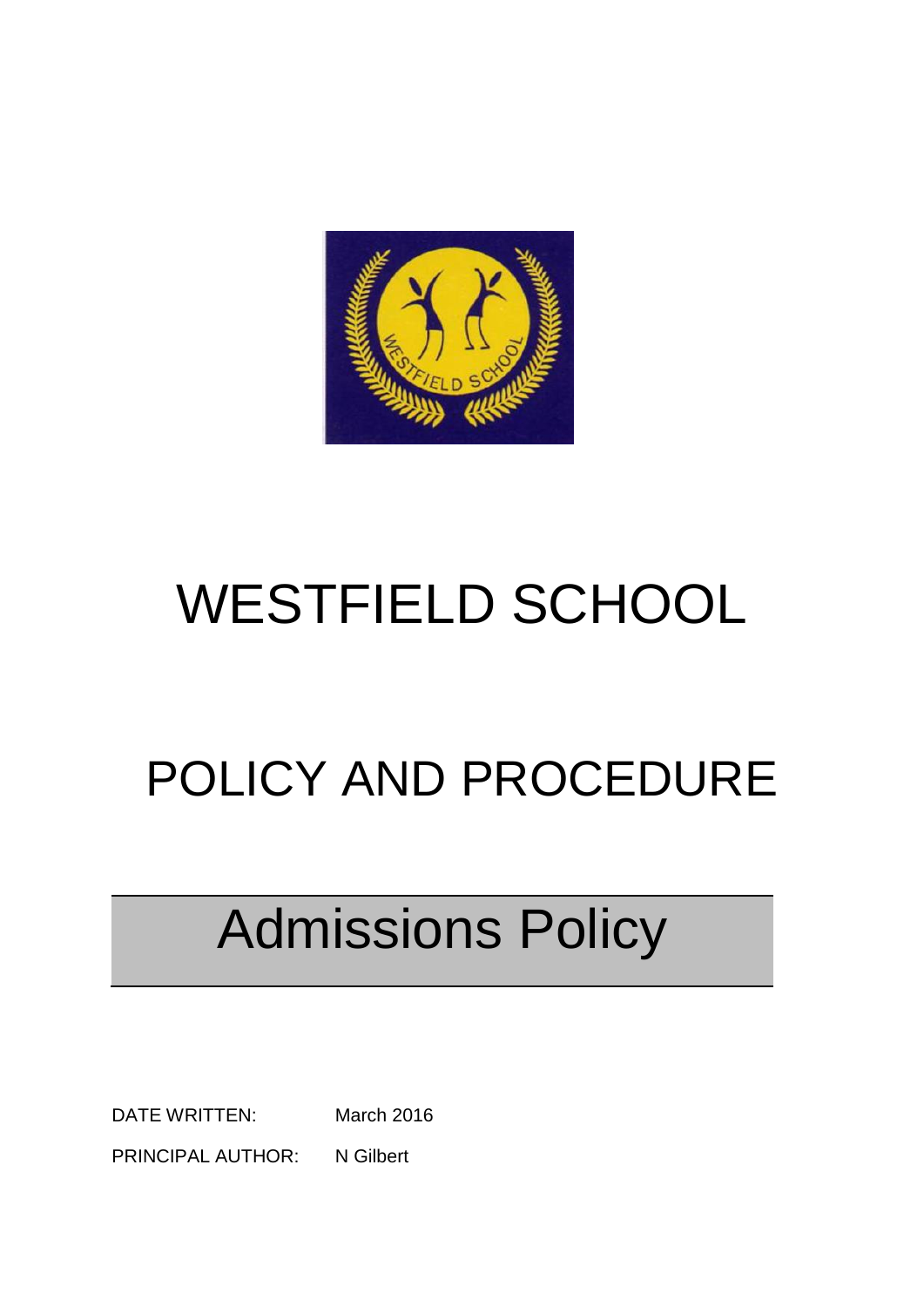#### *WESTFIELD SCHOOL*

## *POLICY DOCUMENT*

## *ADMISSIONS POLICY*

Admission of pupils to Westfield school is dependent upon the existence of an Education, Health and Care Plan (EHCP), previously known as a Statement of Special Educational Needs. Admissions to special schools, such as Westfield, are determined by the Local Authority (LA) following the consideration of multi-disciplinary advice received about a Child or Young Person's special educational needs, and/or disability (SEND). The Local Authority is Herefordshire Council's Children's Wellbeing Directorate.

All pupils on roll at Westfield school have been assessed as having a learning difficulty and/or disability, and may have characteristics that include:

- Severe Learning Difficulties (SLD)
- Profound and Multiple Learning Difficulties (PMLD)
- Multi-Sensory Impairment
- Autistic spectrum disorder (ASD);

#### **The Admissions Process**

The Admissions Process at Westfield School is determined by 'The School Admissions Code' and 'The Admissions Appeals Code' written by the Department for Education (DfE).

Both codes are available from [www.gov.uk/government/publications/school](https://www.gov.uk/government/publications/school-admissions-appeals-code)[admissions-appeals-code](https://www.gov.uk/government/publications/school-admissions-appeals-code)

- The level and type of provision required by a Child or Young Person is considered and described at the point of agreeing an Education, Health and Care Plan, (previously statement of special educational needs) or at an annual review.
- The school receives consultation papers from the LA, and has fifteen days in which to respond.
- The school reviews all documentation and considers whether the pupil's needs can be met, and whether the school has appropriate space, staffing and resources to accommodate the pupil within its existing operational organisation.
- Parents/carers, prospective pupils, their teachers and supporting professionals are advised, and welcomed, to visit the school by prior appointment.
- School staff will sometimes visit the pupil's school and family as necessary.